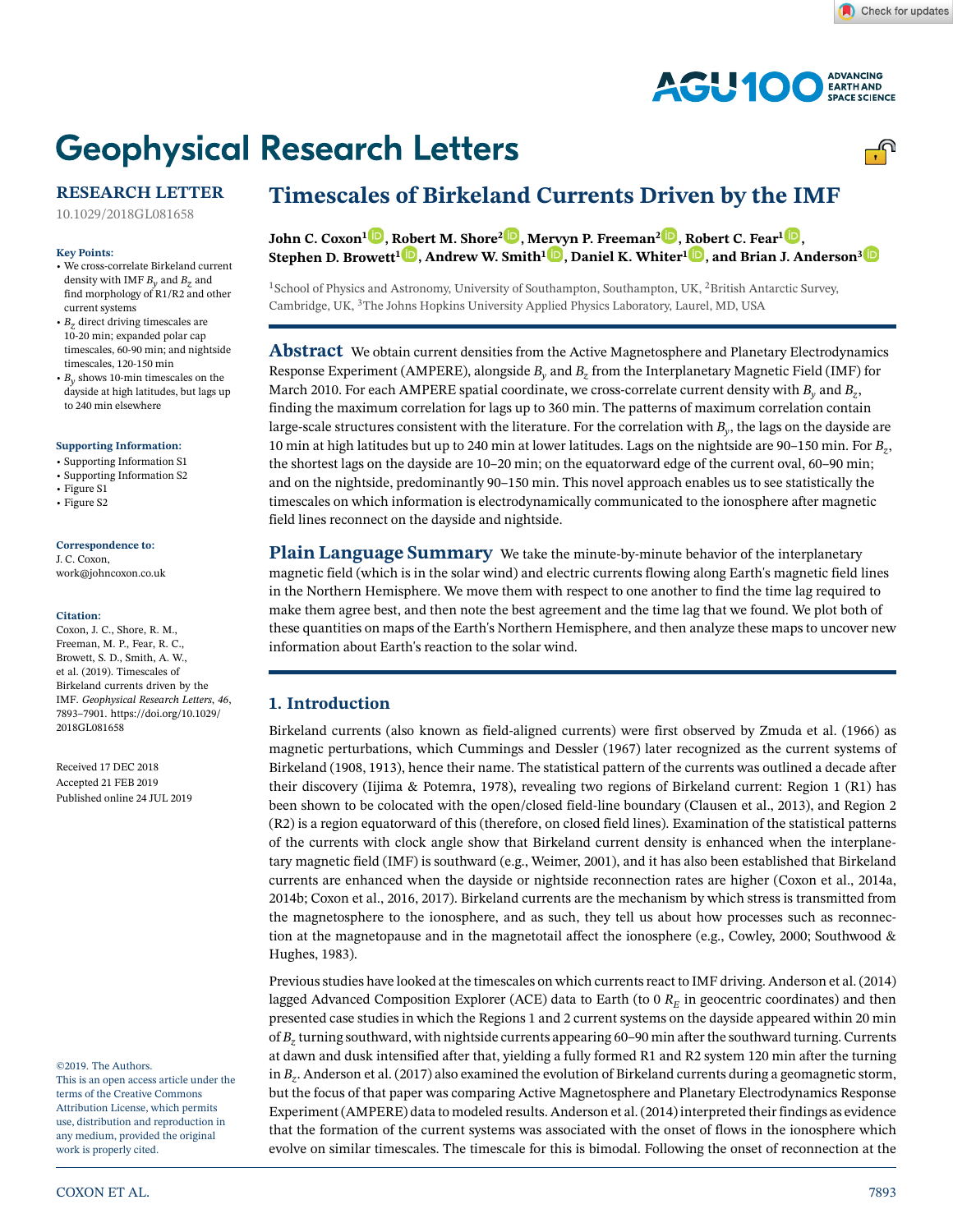magnetopause, flows respond within minutes near noon and progressively later at later local times (e.g., Freeman, 2003, and references therein). Later, after an hour or so, flows are again (analogously) excited by the onset of nightside reconnection (Cowley & Lockwood, 1992).

Asymmetries in dayside convection and currents are also introduced by the IMF *By* component due to longitudinal stresses on newly reconnected field lines at the magnetopause (Greenwald et al., 1990; Saunders, 1989). As with the response to IMF *Bz* associated with magnetopause reconnection, the response to IMF *By* is within minutes near noon and later toward dawn and dusk (Saunders et al., 1992). It has long been thought that these *By* asymmetries propagate into the magnetotail via convecting field lines (Cowley, 1981), and so it can be reasonably supposed that the subsequent reconnection of these asymmetric field lines in the tail will create flow and current asymmetries with timescales similar to the nightside  $B<sub>z</sub>$  case. The timescales of the Dungey (1961) cycle and the expanding/contracting polar cap (ECPC) paradigm (Cowley & Lockwood, 1992; Siscoe & Huang, 1985) suggest that field lines should take of the order of hours to convect from the dayside into the magnetotail. Browett et al. (2017) showed that the timescales of propagation of *By* components from the IMF into the magnetotail are bimodal, and have a timescale of ∼1 hr for southward *Bz* and ∼3 hr for northward *Bz*, consistent with work on magnetospheric dynamics during northward IMF (Fear & Milan, 2012). Time History of Events and Macroscale Interactions during Substorms (THEMIS) observations from throughout the magnetotail have been used to examine the propagation of the *By* asymmetry in the tail, and show that this asymmetry propagates into the inner magnetosphere from downtail (Pitkänen et al., 2016), also consistent with the idea that asymmetries propagate due to convecting field lines.

Information can propagate into the magnetosphere more quickly than field line convection via Alfvén waves. It has been suggested that these waves can cause the Birkeland currents to react almost instantaneously to increases in dayside reconnection (Snekvik et al., 2017) and induce a  $B<sub>v</sub>$  asymmetry in the magnetotail in the same sense as the IMF on timescales of 15–45 min (Khurana et al., 1996; Tenfjord et al., 2015), and it has been shown that this mechanism can induce asymmetries on closed field lines (Tenfjord et al., 2017, 2018).

## **2. AMPERE and OMNI**

In this paper, data from AMPERE are employed. This data set uses spherical harmonics and Ampere's law to take magnetic perturbations measured in situ by the Iridium telecommunications satellite network and calculate vertical current densities *j* (Anderson et al., 2000, 2014; Waters et al., 2001), which are available at a resolution of 1◦ colatitude and 1 hr of MLT in altitude-adjusted corrected geomagnetic (AACGM) coordinates. We note that using AMPERE data to investigate Birkeland currents assumes that the field lines are vertical, and the spherical harmonic process may introduce some smoothing of the correlations and lags reported in this paper. In terms of cadence, the data are evaluated in a sliding window 10 min long, which is evaluated every 2 min: we note that this will affect the accuracy of the timelags found in this paper. When comparing AMPERE data with IMF data, we adopt the timestamp of the middle of the sliding window, as opposed to Anderson et al. (2014), who used the end of the sliding window. We adopt the common convention, when using AMPERE data, that upward currents have positive *j* and downward currents have negative *j*. A review of the work that has been done with AMPERE is presented in Coxon et al. (2018).

This paper also employs OMNI data (King & Papitashvili, 2014), which presents data from a variety of spacecraft, lagged to the bow shock. We utilize the  $B<sub>y</sub>$  and  $B<sub>z</sub>$  components of the IMF in geocentric solar magnetospheric coordinates in this study.

Lastly, within this paper we use a cross-correlation technique inspired by the Spatial Information from Distributed Exogenous Regression (SPIDER) technique developed and applied to SuperMAG data by Shore et al. (2019). We do a Pearson cross-correlation of the time series of  $B_z$  and  $B_y$  during the month of March 2010 with the current density observed by the AMPERE data set *j* at each spatial coordinate and for time lags varying from 0–6 hr. We note that we do not compute time lags lower than 0 hr, such that we do not allow the behavior of the Birkeland currents to precede that of the IMF. We plot the best correlation coefficients for both components of the IMF in Figures 1a and 2a with the same coordinates as the constituent AMPERE data. For correlations under 0.1 we fill the coordinate in white in both maps. We emphasize that each correlation in this paper is computed between time series which comprise the entirety of March 2010, varied by 0–6 hr, such that each correlation is between time series which are ∼31 days long. The cross-correlation functions for each coordinate in Figures 1 and 2 are presented in the supporting information.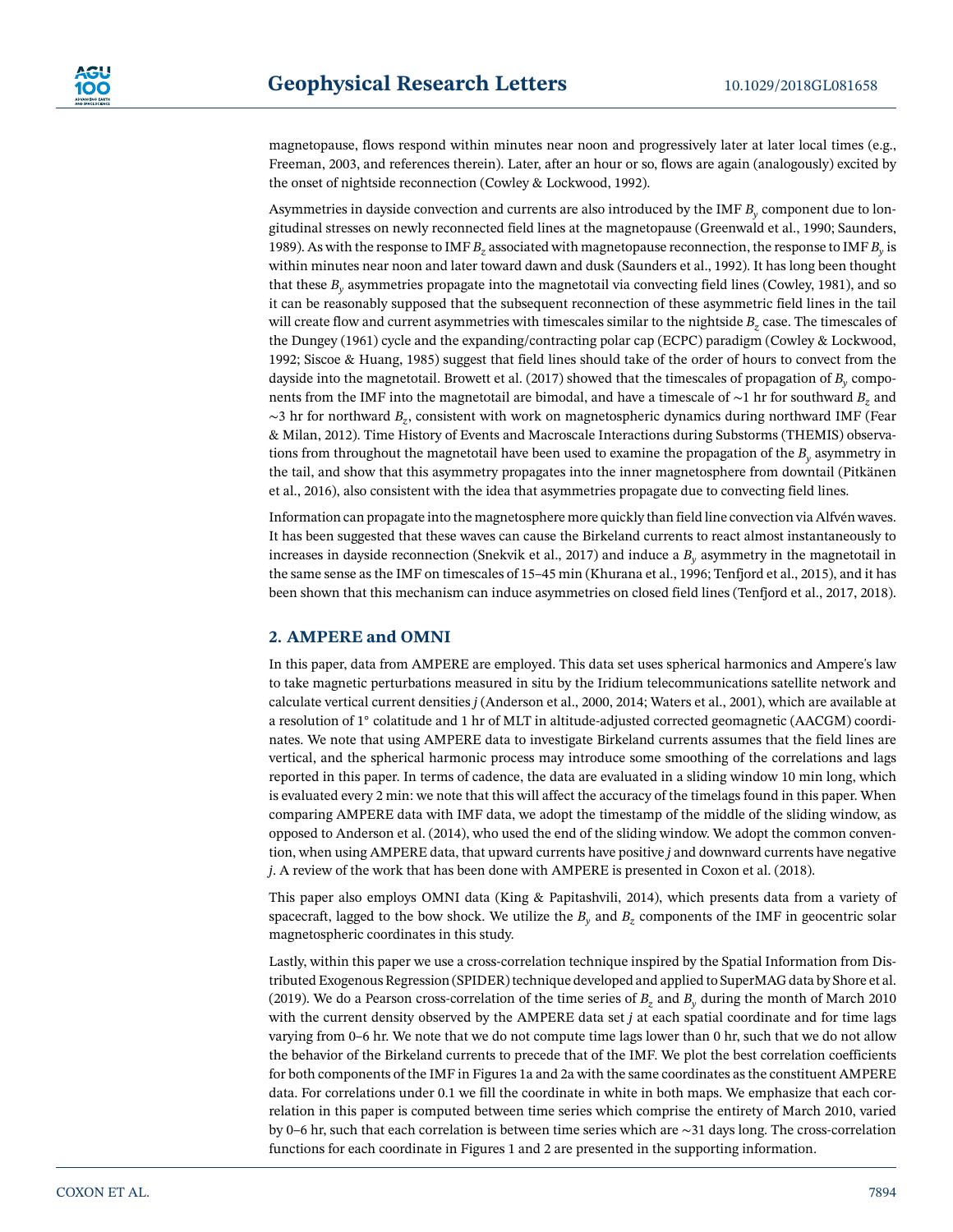



**Figure 1.** (a) The maximum correlation of *B<sub>z</sub>* with *j*. (b) The lag at which the maximum correlation was achieved. (c) Key to aid interpretation of the left two panels. White cells indicate coordinates for which the maximum correlation was under 0.1. Note that the color bar on the left is not saturated, whereas the color bar in the center is saturated at 150 min.

### **3. Cross-Correlation of IMF Components With Birkeland Current Density** *j*

Figure 1a shows that the regions of maximum correlation with the IMF *B<sub>z</sub>* lie on two concentric rings of about 13◦ and 21◦ radius centered a few degrees antisunward of the geomagnetic pole. Each of the correlations in Figure 1a lies more than  $2\sigma$  from the mean correlation in that coordinate. The locations of these regions are clearly identified with the Regions 1 and 2 Birkeland current (Iijima & Potemra, 1978), which may be understood because negative  $B<sub>z</sub>$  mostly drives these Birkeland currents. Therefore, positive correlations are associated with downward Birkeland current and vice versa. We will describe the regions of correlation associated with the R1 and R2 current as the R1 correlation and the R2 correlation for the convenience of the reader. The R1 and R2 correlations are not as well defined in the midnight MLT sector, and the positive correlation looks like a spiral, as the positive R1 and R2 correlations are linked at noon MLT: These features are very reminiscent of the statistical patterns reported by Iijima and Potemra (1978). In addition to the R1 and R2 correlations, there are regions of correlation which are of the opposite sense to the R1 correlation and ∼2◦ poleward, which we refer to as the X correlations. There are also more localized and slightly weaker regions of correlation in the dayside polar cap which are the same sense as the R1 correlations but which are displaced ∼5◦ poleward of the R1 correlation: we refer to these as the Y correlations. All four of



**Figure 2.** (a) The maximum correlation of  $B<sub>v</sub>$  with *j*. (b) The lag at which the maximum correlation was achieved, saturated at 240 min. (c) Key to aid interpretation of the left two panels. (d) A zoomed-in view of part of the center panel, saturated at 60 min. White cells indicate coordinates for which the maximum correlation was under 0.1.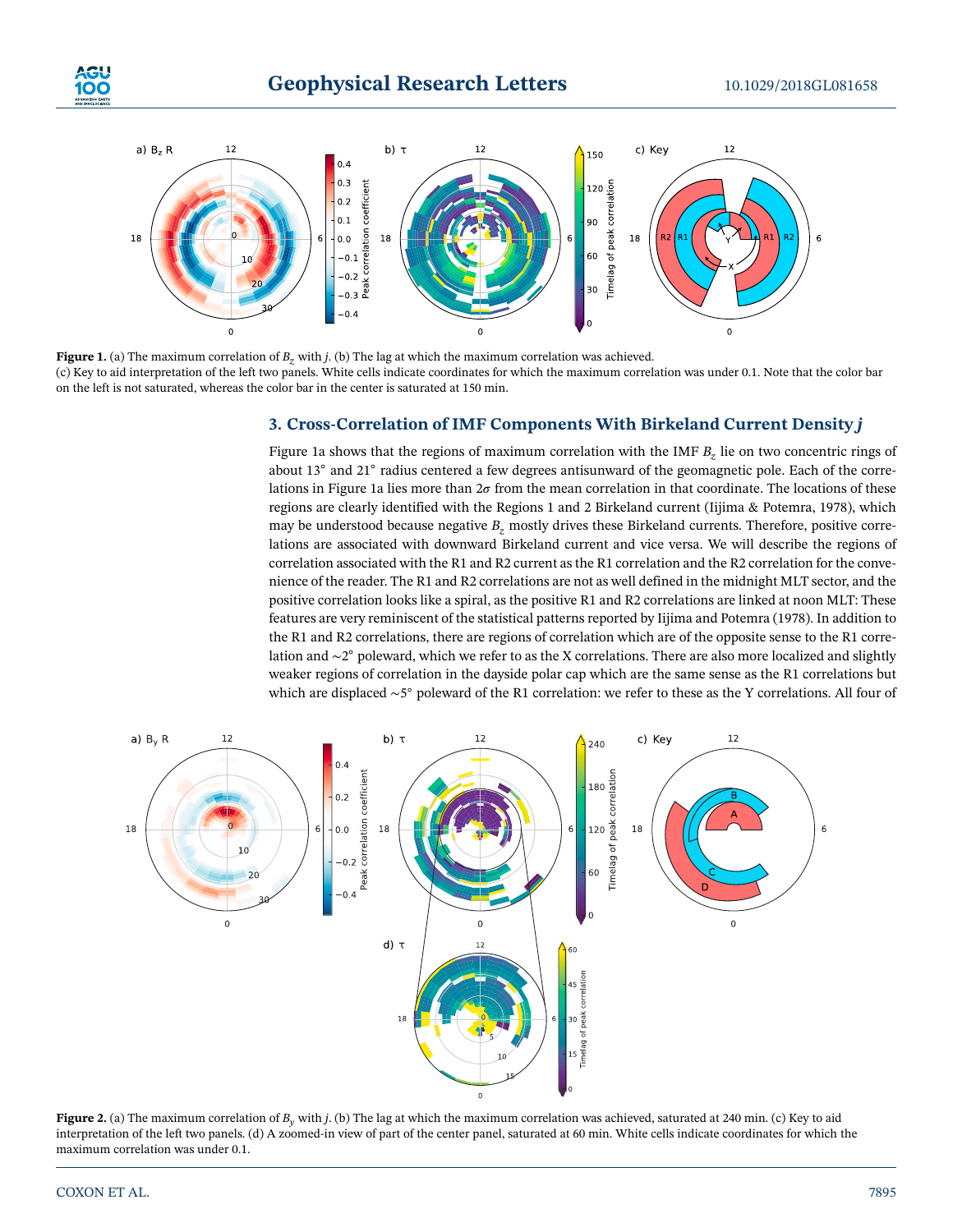these are indicated on the key in Figure 1c. We note here that, unlike the R1 and R2 correlations, our choice of terminology for the X and Y correlations is solely intended to refer to the spatial regions indicated—that is, we do not intend to imply any causation with external variables. We will discuss the potential cause of the X and Y correlations later in the paper.

Similarly, the maximum correlation between  $B<sub>v</sub>$  and *j* is presented in Figure 2a, in the same format as Figure 1a. Each of the correlations in Figure 2a lies more than  $2\sigma$  from the mean correlation in that coordinate. There are two regions of correlation centered on noon MLT: a positive correlation located within a colatitude of 10°, which we denote the A correlation; and a negative correlation located between  $10°-15°$ , the B correlation. Both of these correlations are limited solely to the dayside. A region of negative correlation starts at approximately 16 MLT and extends to 2 MLT just poleward of 20° colatitude: this is the C correlation. The region of positive correlation which is equatorward of and extends 1 hr less than the C correlation in each direction is the D correlation. Figure 2c shows the locations of these correlations. The labels for these correlations are, again, solely intended to refer to the spatial regions indicated and are not intended to imply causation with external variables.

## **4. The Timescales of the Identified Regions of Correlation**

The timescales of the identified correlation regions are shown in Figures 1b and 2b. In both cases, the cross-correlation was performed up to time lags of 6 hr. For each coordinate contributing to the maps in Figures 1a and 2a we plot the correlation coefficient against the time lag in order to see how the lag affects the correlation. These plots of the correlation coefficient versus time lag are presented in the supporting information and show that the lags for the majority of coordinates have a single, clear peak. In Figure 1b, we saturate the color scale at 150 min which encapsulates most of the structure therein; in Figure 2b, we saturate the color scale at 240 min. Figure 2d shows the correlations with lower time lags saturated at 60 min to highlight the structure therein.

#### **4.1. R1 and R2 Correlations**

The shortest timescales observed in the dayside R1 and R2 correlations shown in Figure 1 are between 10 and 20 min. The dayside R1 correlations show this short timescale at their poleward edge, with timescales of ∼60 min on the equatorward edge. We interpret this as a signature of the ECPC paradigm, since the current ovals will expand during southward *B<sub>z</sub>* and thus *j* at high latitudes will react to southward *B<sub>z</sub>* before *j* at lower latitudes. The dayside R2 correlation on the dusk side follows the same pattern, also consistent with the ECPC paradigm, with timescales approaching 90 min on the equatorward edge. However, the day/dawn R2 correlation is not as well described in this way: at 8 and 9 MLT the timescales are shorter on the equatorward edge, although the rest of the banding seems more consistent.

The X correlation in Figure 1 may be a signature of the expansion of the R1 and R2 current systems and therefore of the ECPC paradigm. As the polar cap expands with southward IMF, the initial coordinates of the polar cap will see a reduction of R1 current. This means that an expansion of the R1 current oval will manifest as a region of correlation in the opposite sense to the R1 correlation, like the X correlation. However, the timescales in these regions are ∼50 min, which is much longer than the 10–20 min reported on the poleward edge of the R1 correlations: we explore alternative explanations for the X correlation in section 4.2.

On the nightside of Figure 1, the R1 and R2 correlations show longer timescales than on the dayside. The equatorward edge of the R1 correlation reacts with a timescale of 70–90 min, and the poleward edge reacts with a timescale of 120–150 min. This is again consistent with the ECPC paradigm, which would suggest that the longest timescales on the nightside are the currents flowing at the point where the polar cap has contracted at the end of a period of nightside reconnection (e.g., a substorm). The nightside R2 correlation on the dawn side follows the same pattern, with timescales between 30 min on the equatorward edge and 100 min on the poleward edge. The night/dusk R2 correlation, similar to the day/dawn correlation, does not seem as well described by the ECPC paradigm, with shorter timescales on the poleward edge at 21–23 MLT.

The interpretation of the timescales within the context of the ECPC paradigm explains most of the observed lags in the R1 and R2 correlations. In the case of R1, which maps directly to the magnetopause on the dayside, we note that if we assume that the R1 current sheet is a thin current sheet which is moving with the boundary of the polar cap, the timescales here as a function of latitude are indicative of how R1 is moving equatorward and poleward due to magnetic reconnection in the ECPC paradigm. Since R1 maps directly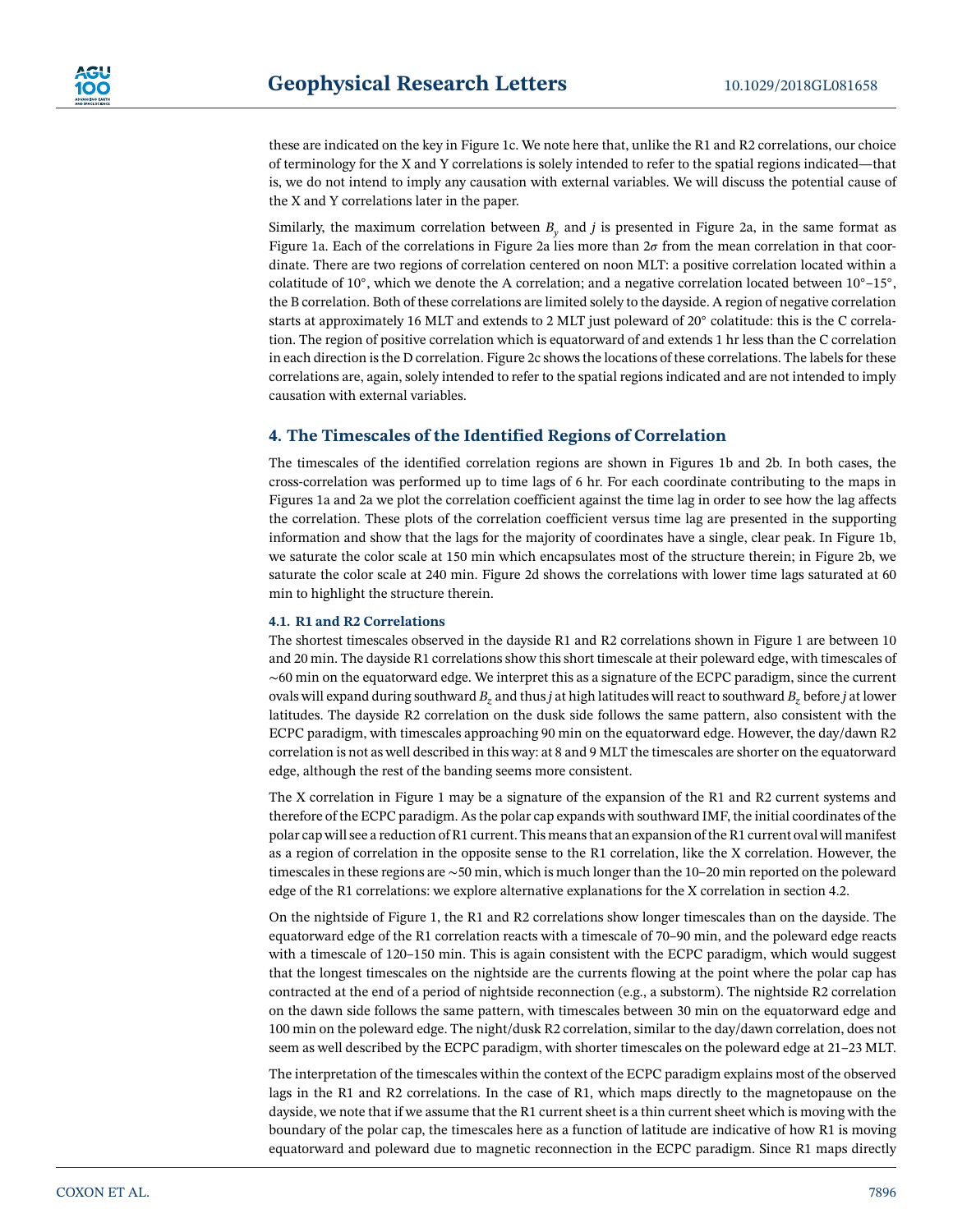to the magnetopause, this does not necessarily imply that higher-frequency variability in the IMF does not affect the R1 current on smaller timescales. In the case of R2, the day/dawn and night/dusk correlations do not seem well described by the ECPC paradigm. The correlations at noon MLT poleward of 15◦ colatitude appear to react at very long timescales of 120 min, and timescales of 160–170 min poleward of 10◦ colatitude, which is also difficult to interpret within the ECPC paradigm. We will discuss these further in section 5.

#### **4.2. Other Regions of Correlation**

We now turn to the other regions of correlation on the dayside. The Y correlations (Figure 1) can be interpreted in terms of NBz currents, named for their occurrence during northward IMF (Iijima et al., 1984; Iijima & Shibaji, 1987; Zanetti et al., 1984). The NBz currents are of opposite polarity to the R1 and R2 currents, but since they are driven by positive  $B_z$  instead of negative  $B_z$ , any correlation with NBz will be of the same sense as the R1 correlations observed. The Y correlations show shorter lags (10–20 min) at the equatorward edge and longer lags (50–70 min) at their poleward edge, which can be interpreted as a signature of the ECPC paradigm if these correlations are associated with NBz currents. As northward *B<sub>z</sub>* does not open magnetic flux, nightside reconnection during northward *B<sub>z</sub>* will lead the polar cap to contract. This means that, during northward *Bz*, *j* at lower latitudes will react to the solar wind driver before *j* at higher latitudes, giving this signature.

Alternatively, cusp currents may be responsible for the Y, A, and B correlations. Saunders (1989) argued that cusp currents were caused by field lines shortening over the dayside magnetopause, leading to field tension imparting an east/west component of motion, and further argued that the cusp current was caused by the tilt in the magnetic field which resulted from the field lines changing direction to move antisunward across the polar cap. Figure 1 of Saunders (1989) reports the average cusp currents for the positive and negative *By*, both of which would be contained within our Figure 1a. When these average cusp currents are summed, the resulting pattern is very close to the Y correlation in our Figure 1a. Taking the difference of the average cusp currents gives a signature very close to the A and B correlations in our Figure 2a, which is consistent with the prevailing negative  $B_y$  observed during March 2010. The timescales in our Figure 2d are 15-30 min, indicating a near-instantaneous effect of the *By* component of the IMF on the dayside Birkeland currents.

The description of Saunders (1989) does not appear to be inconsistent with the framework employed by Ohtani et al. (1995), who suggested that what they referred to as R0 currents were associated with the shear of antisunward convection flows as their velocities decrease toward the pole, on open field lines mapping into the plasma mantle. This would mean that the X correlation could be explained in a similar physical manner to the Y, A, and B correlations. The timescales for the X correlations are ∼50 min: interpreted in the ECPC paradigm, this would indicate that these currents are on field lines which have not yet fully convected over the polar cap and into the magnetotail, consistent with the explanation of Ohtani et al. (1995). This explanation is also consistent with observations of *By* made by Shore et al. (2019), who concluded that spatial features of their timescales were consistent with field lines convecting across the polar cap (albeit at timescales of 20–25 min).

Finally, we turn to the nightside to examine the C and D correlations in Figure 2. Following similar logic to the cusp currents (Saunders, 1989), when field lines twisted by *By* asymmetries reconnect there should be an associated field-aligned current which acts to untwist the field lines. This implies that the C and D correlations are associated with substorms occurring when the magnetotail has some  $B<sub>v</sub>$  asymmetry. Figure 2b shows that the timescales for the C correlation are 90–150 min, whereas the D correlation appears to show generally slightly shorter timescales of 90–120 min. The shorter timelags appear to be on the poleward edge in the D correlation and the 21–23 sector in the C correlation. Longer timescales are observed in the 00–02 MLT and the 18–20 MLT sectors in both the C and D correlations; we will discuss the timescales in the context of the literature in section 5.

#### **5. Discussion**

The correlations of *B<sub>z</sub>* and *j* have the same large-scale structure as that previously seen in statistical patterns of Birkeland current. The overall structure in the R1 and R2 correlations in Figure 1a is reminiscent of the original patterns reported by Iijima and Potemra (1978), but is even more similar to the clock angle relationships shown in Weimer (2001). Figure 1a's spiral structure in the positive correlations, with the negative correlations on either side, looks very similar to the pattern seen by Weimer (2001) for the case where both  $B<sub>v</sub>$  and  $B<sub>z</sub>$  were negative.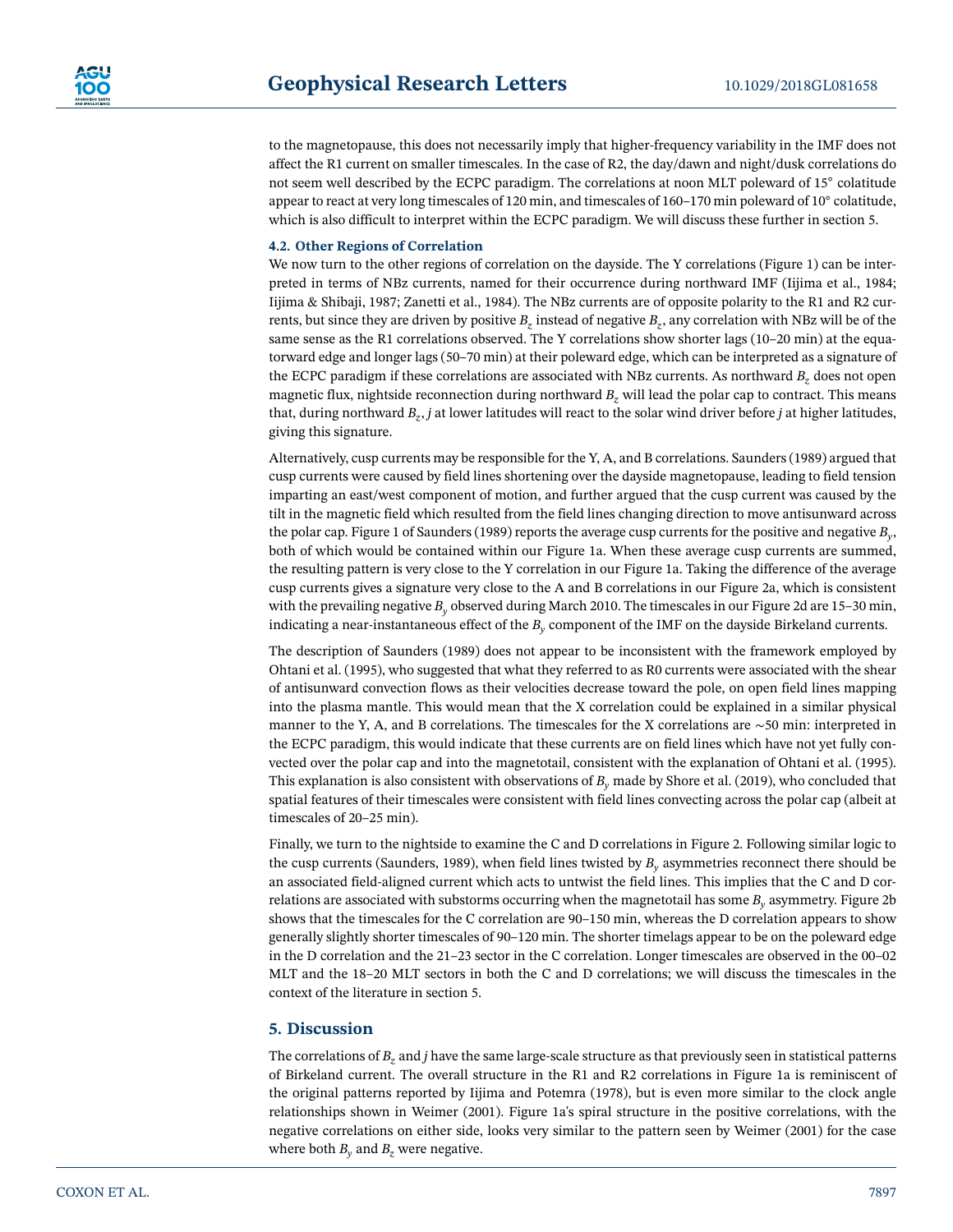The correlations reported in Figures 1a and 2a are low compared with previous reports of the correlation of Birkeland current with IMF driving. Coxon et al. (2014a) reported that the correlation of the total R1 Birkeland current with dayside reconnection rate  $\Phi_D$  was 0.60. Plotting the correlation of *j* with  $\Phi_D$  in the polar cap for March 2010 (not shown) shows that the correlations are slightly higher than those in Figure 1a but the correlations reported in Coxon et al. (2014a) were ∼0.15 higher. By summing *j* across several local times, then noise which is uncorrelated in local time will cancel out, and the signal-to-noise of the summed *j* will therefore be higher than *j* in each coordinate. If that noise is uncorrelated with IMF, the reaction of the summed *j* to the IMF will also have a higher signal-to-noise ratio. This explains why the correlations seen in Figures 1a and 2a are lower than in previous studies which summed the currents spatially (e.g., Coxon et al., 2014a). We interpret the fidelity of our reported statistical patterns relative to those reported by Weimer (2001) as evidence that our technique yields physically meaningful results.

The timescales we report appear to be well explained by the ECPC paradigm, suggesting that the timescale of the poleward edge of the correlations in both  $B<sub>y</sub>$  and  $B<sub>z</sub>$  (10–20 min) corresponds to the timescale of the correlation as the polar cap begins to expand with dayside reconnection. Snekvik et al. (2017) found evidence for instantaneous response of Birkeland currents to driving by the IMF at noon and midnight MLT, which they interpreted in the context of Alfvén wave propagation. We find very low time lags at noon but not at midnight, which is in line with ECPC timescales. Interpreting our results within the ECPC paradigm suggests that the timescale of the equatorward edge on both the dayside and nightside is indicative of the point at which the polar cap reaches its largest point (60–90 min) and that the longest timescales on the nightside (120–150 min) are indicative of the end of a cycle of expansion and contraction. Currents at these timescales are not directly driven by the solar wind but are the integral of some process (or possibly, several processes) which occur at longer timescales and peak at the times shown in Figures 1b and 2b, which we refer to as an "integral response."

Our observed time lag of 10–20 min implies that the dayside currents in the unexpanded polar cap are directly driven by variability in the IMF, and is consistent with the timescales of  $B<sub>o</sub>$ , and  $\epsilon$  on the dayside reported by Shore et al. (2019) of 15–25 min, and the dayside timescale of 20 min reported by Anderson et al. (2014). McPherron et al. (2018) reported the peak response of AMPERE-derived dayside currents to a universal coupling function as 40 min, which is longer than all three other studies mentioned above; the reasons for this are unclear. The  $\epsilon$  timescales in Shore et al. (2019) are longer at the poleward edge of the correlation, rather than timescales increasing with distance equatorward as is seen here. From the difference in behavior between the  $B<sub>z</sub>$  response in this study and in Shore et al. (2019), we infer that the OCB expands and contracts more than the apparent width of the R1/R2 current system but less than the apparent width of the electrojets as seen by SuperMAG.

The 60–90 min timescale that we infer to be indicative of the end of polar cap expansion (and by extension, the onset of nightside reconnection) is identical to the timescale found by Anderson et al. (2014) and is also consistent with timescales of ∼65 min reported by Shore et al. (2019) at a colatitude of 30◦, who found similar behavior in MLT. McPherron et al. (2018) reported that the response of AMPERE-derived nightside currents to a universal coupling function peaked at 60 min, at the short end of our range. Our 120- to 150-min timescale, which we interpret as the end of a substorm cycle, is at the upper end of the timescale for the formation of the complete R1/R2 system given by Anderson et al. (2014) but is slightly shorter than the reported timescale for substorm periodicity reported by Freeman and Morley (2004), who found that the periodicity was 2.7–2.9 hr (162–174 min). However, our timescale of 150 min is only 12 min shorter than Freeman and Morley (2004)'s periodicity of 162 min, and the uncertainty in propagating the IMF from the L1 point to the bow shock, combined with the 10-min uncertainty in the sliding window for evaluating AMPERE data, may mean that when these uncertainties are considered these timescales are not inconsistent with one another.

As noted in section 4.1, the R2 correlations do not appear to be as easily described using the ECPC paradigm. The R2 correlations on the dayside/duskside and the nightside/dawnside are consistent with the ECPC paradigm, whereas those correlations in the other two quadrants are not. Analysis of the OMNI data for the month shows that the  $B<sub>v</sub>$  component of the IMF was generally negative, and generally more negative than *Bz*. Comparison of Figure 2a with the analysis of Weimer (2001) shows that the correlation of *j* with *By* looks very similar to their result for purely negative *By*. As such, we interpret our observations in the context of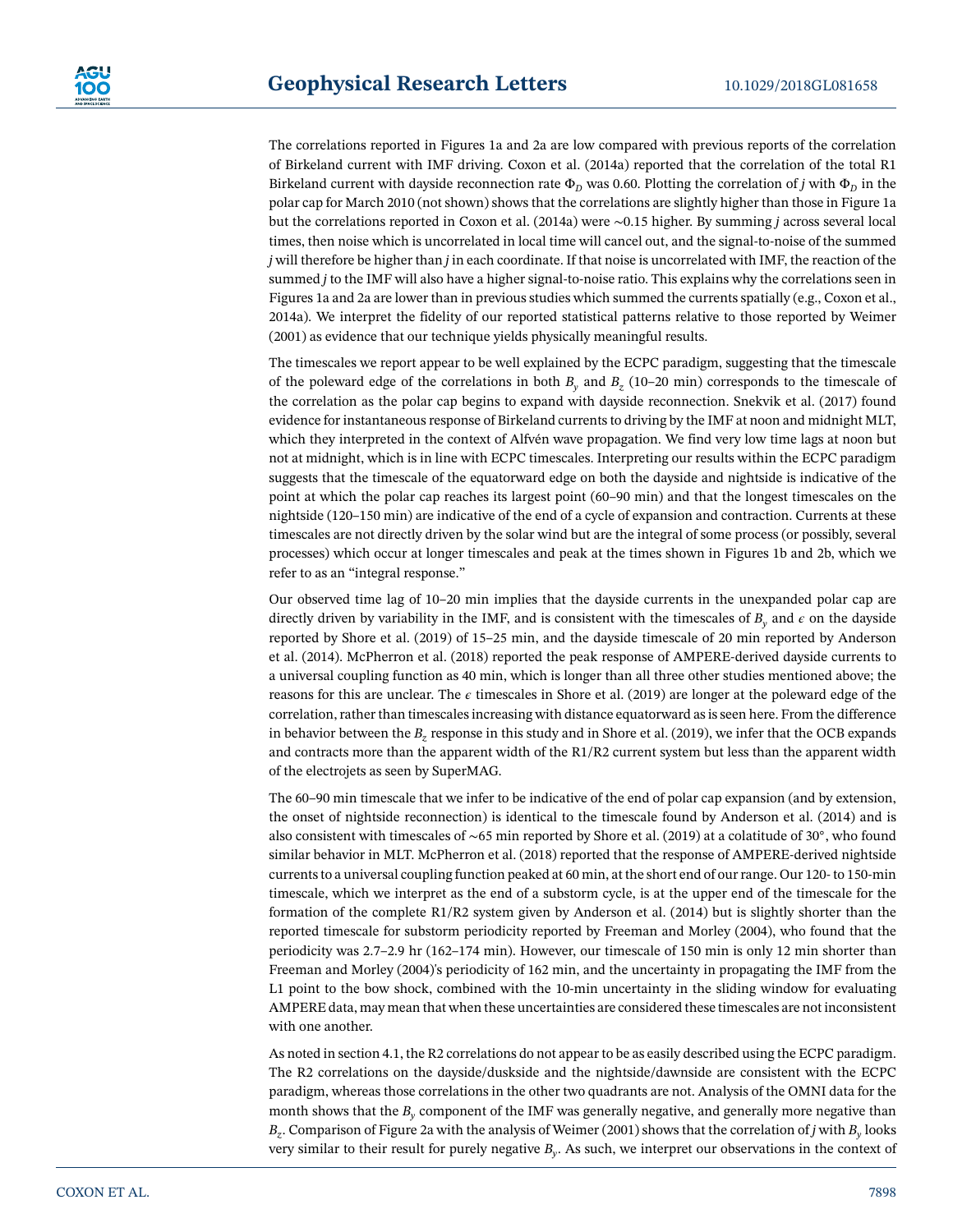the ECPC paradigm, but with some rotation of the current systems introduced by a  $B<sub>v</sub>$  asymmetry during the month, which explains the behavior of the R2 correlation.

In this paper, we have highlighted the manner in which the cusp currents can explain all of the non-R1 and R2 currents on the dayside, whereas the Y correlations can also be explained by the NBz current system and the X correlation can also be explained by the expansion of the R1 and R2 current ovals during periods of dayside driving. It is likely that each of these factors is contributing to the results presented herein, and we plan to employ case studies in the future to explore the relative contributions of each effect to our results.

The results shown in section 4.2 show that the timescales of *By* on the nightside are between 90 and 150 min, and that the timescales are smallest in the 21–23 MLT sector. This might imply substorms occur in the 21–23 sector preferentially and the timescales in the adjacent sectors are a result of the westward traveling surge and some similar eastward propagation (e.g., Tanaka et al., 2015). It is known that the *By* component of the IMF is a factor in the deviation of substorm onset MLT from the average substorm onset MLT of ∼22 MLT (Wang et al., 2007), so it is perhaps also possible that these results imply more asymmetrical magnetotail lobe configurations result in delayed substorm onsets compared to those which occur at times when the magnetotail is less asymmetrical.

Previous work has disagreed on the relative timescales of *By* propagation into Earth's magnetotail. Some authors have argued that the timescales should be similar to those suggested by the convection speed of field lines as part of the Dungey cycle and ECPC paradigm (Browett et al., 2017; Fear & Milan, 2012) whereas others have employed an argument based around MHD waves to argue that the asymmetry propagates into the magnetotail on timescales of tens of minutes (Tenfjord et al., 2015, 2017, 2018). Since any change in the configuration of the Earth's magnetic field should be communicated to the ionosphere by Birkeland currents, we can use this analysis to test the timescales on which this occurs.

Our analysis supports the result of Browett et al. (2017), since we see time lags of the correlation in *By* between 90 and 120 min on the nightside (which Browett et al., 2017, inferred to be the timescale of *By* propagation during southward IMF), but we do not see much correlation at 180 min (inferred by Browett et al., 2017, as due to northward IMF). Since AMPERE currents are weaker for lower dayside driving and therefore weaker for northward IMF (Coxon, 2015), we infer from this that the signal from the southward IMF driving during our selected time is dominating over the signal from the northward IMF, especially on the nightside. Shore et al. (2019) reported *By* timescales were 20–25 min on the nightside, but the correlations they reported were entirely within 15◦ colatitude, and thus their nightside timescales are entirely spatially distinct from the nightside timescales we present in this paper. Shore et al. (2019) attributed the structure they observed in the correlations to field lines moving across the polar cap, which is the same logic employed by this paper and by Browett et al. (2017) in interpreting  $B<sub>v</sub>$  timescales.

#### **6. Conclusion**

We lag the IMF *By* and *Bz* compared with the current density *j* reported by AMPERE in order to find the maximum correlation within a lag of 2 hr, and the time lag which yields that maximum correlation. We find that the maximum correlations are colocated with the constituent Birkeland current systems (Iijima  $\&$ Potemra, 1978; Weimer, 2001), showing that they are influenced by  $B<sub>v</sub>$  and  $B<sub>z</sub>$ .

The time lags associated with the *B<sub>z</sub>* correlations show that statistically, on the dayside, the poleward side of the R1 correlation is associated with a timescale of 10–20 min, before the equatorward edge of the R1 correlation at ∼60 min. On the nightside, the equatorward edge of the R1 correlation has a timescale of 70–90 min and the poleward correlation has a timescale of 120–150 min. This is indicative of a process in which R1 currents form on the dayside colocated with the polar cap, expand with the polar cap, form on the nightside, and then contract with the polar cap as nightside reconnection occurs, and can therefore be easily interpreted in the ECPC paradigm (Cowley & Lockwood, 1992; Siscoe & Huang, 1985).

The time lags associated with the  $B_y$  correlations are evidence for models of IMF  $B_y$  propagation based around the convection of magnetic field lines (Browett et al., 2017; Cowley, 1981; Fear & Milan, 2012) which suggest timescales of propagation should be on the order of hours rather than the order of tens of minutes, as has previously been suggested (Tenfjord et al., 2018, 2015, 2017).

The timescales of the reaction of Birkeland currents to solar wind driving also indicate the timescales of the ionospheric response to solar wind driving, as it is the Birkeland currents which communicate stresses from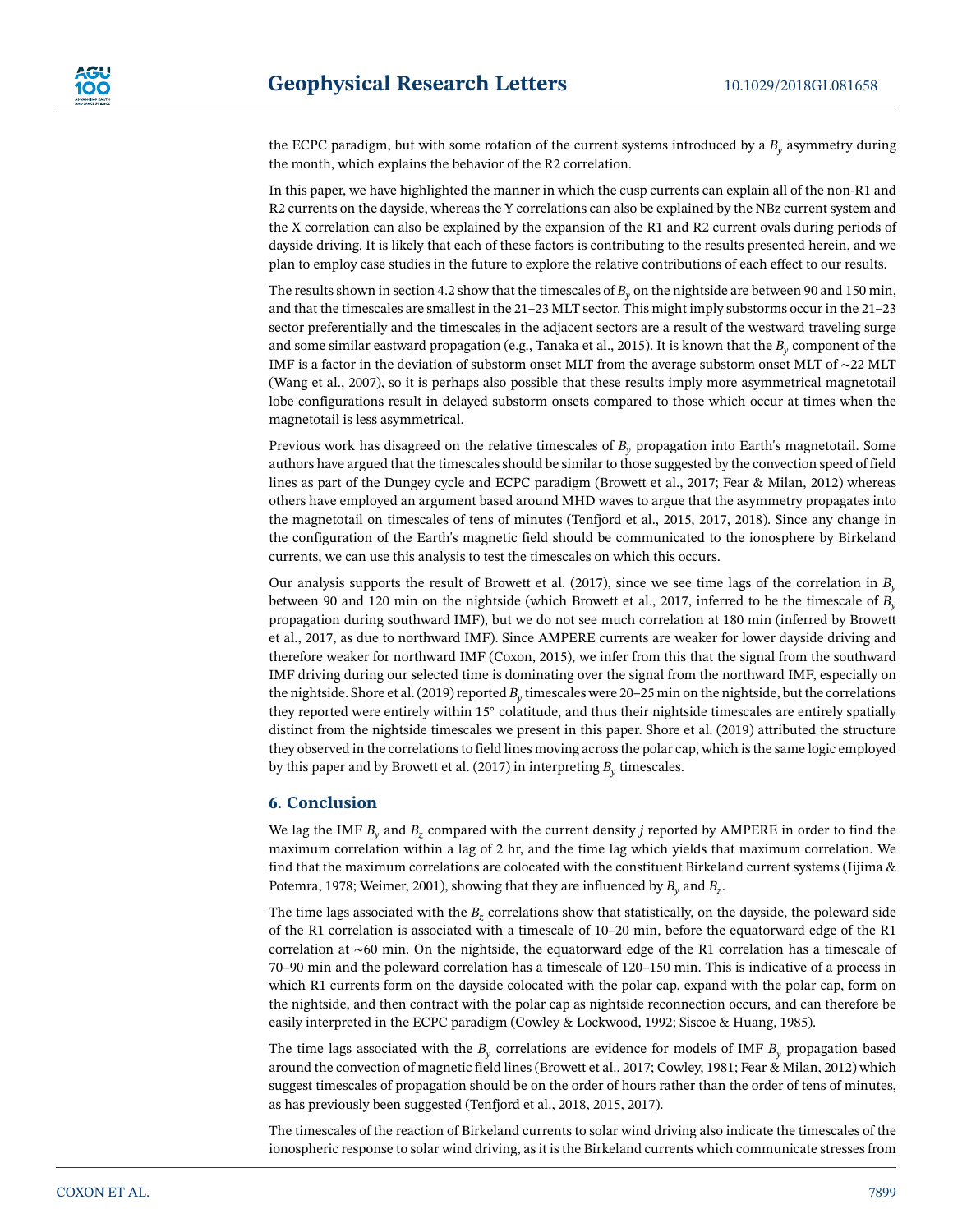the magnetopause and magnetotail into the ionosphere. The technique we use to uncover these timescales, inspired by the SPIDER technique developed and applied to SuperMAG data by Shore et al. (2019), is novel in its application to AMPERE data, and makes relatively few assumptions about the system. We intend to exploit this technique with case studies in the future.

## **References**

- Anderson, B. J., Korth, H., Waters, C. L., Green, D. L., Merkin, V. G., Barnes, R. J., & Dyrud, L. P. (2014). Development of large-scale Birkeland currents determined from the active magnetosphere and planetary electrodynamics response experiment. *Geophysical Research Letters*, *41*, 3017–3025.<https://doi.org/10.1002/2014GL059941>
- Anderson, B. J., Korth, H., Welling, D. T., Merkin, V. G., Wiltberger, M. J., Raeder, J., et al. (2017). Comparison of predictive estimates of high-latitude electrodynamics with observations of global-scale Birkeland currents. *Space Weather*, *15*, 352–373[. https://doi.org/10.1002/](https://doi.org/10.1002/2016SW001529) [2016SW001529](https://doi.org/10.1002/2016SW001529)
- Anderson, B. J., Takahashi, K., & Toth, B. A. (2000). Sensing global Birkeland currents with Iridium engineering magnetometer data. *Geophysical Research Letters*, *27*(24), 4045–4048.<https://doi.org/10.1029/2000GL000094>
- Birkeland, K. (1908). *The Norwegian Aurora Polaris Expedition 1902-1903* (Vol. 1). Christiania, Norway: H. Aschelhoug & Co.

Birkeland, K. (1913). *The Norwegian Aurora Polaris Expedition 1902-1903* (Vol. 2). Christiania, Norway: H. Aschelhoug & Co.

- Browett, S. D., Fear, R. C., Grocott, A., & Milan, S. E. (2017). Timescales for the penetration of IMF *By* into the Earth's magnetotail. *Journal of Geophysical Research: Space Physics*, *122*, 579–593.<https://doi.org/10.1002/2016JA023198>
- Clausen, L. B. N., Milan, S. E., Baker, J. B. H., Ruohoniemi, J. M., Glassmeier, K.-H., Coxon, J. C., & Anderson, B. J. (2013). On the influence of open magnetic flux on substorm intensity: Ground- and space-based observations.*Journal of Geophysical Research: Space Physics*, *118*, 2958–2969.<https://doi.org/10.1002/jgra.50308>
- Cowley, S. W. H. (1981). Magnetospheric asymmetries associated with the y-component of the IMF. *Planetary and Space Science*, *29*(1), 79–96. [https://doi.org/10.1016/0032-0633\(81\)90141-0](https://doi.org/10.1016/0032-0633(81)90141-0)
- Cowley, S. W. H. (2000). Magnetosphere-ionosphere interactions: A tutorial review. In S.-I. Ohtani, R. Fujii, M. Hesse, & R. L. Lysak (Eds.), *Magnetospheric current systems* (Vol. 118, pp. 91–106), Geophysical Monograph Series. Washington, DC, USA: American Geophysical Union.<http://www.agu.org/books/gm/v118/GM118p0091/GM118p0091.shtml>
- Cowley, S. W. H., & Lockwood, M. (1992). Excitation and decay of solar wind-driven flows in the magnetosphere-ionosphere system. *Annales Geophysicae*, *10*, 103–115.
- Coxon, J. C. (2015). Birkeland currents and their role in the Dungey cycle (Ph.D. Thesis), University of Leicester, Leicester, UK.
- Coxon, J. C., Milan, S. E., & Anderson, B. J. (2018). A review of Birkeland current research using AMPERE. In A. Keiling, O. Marghitu, & M. Wheatland (Eds.), *Electric currents in geospace and beyond* (pp. 257–278). Washington, DC: American Geophysical Union. [https://](https://doi.org/10.1002/9781119324522.ch16) [doi.org/10.1002/9781119324522.ch16](https://doi.org/10.1002/9781119324522.ch16)
- Coxon, J. C., Milan, S. E., Carter, J. A., Clausen, L. B. N., Anderson, B. J., & Korth, H. (2016). Seasonal and diurnal variations in AMPERE observations of the Birkeland currents compared to modeled results. *Journal of Geophysical Research: Space Physics*, *121*, 4027–4040. <https://doi.org/10.1002/2015JA022050>
- Coxon, J. C., Milan, S. E., Clausen, L. B. N., Anderson, B. J., & Korth, H. (2014a). The magnitudes of the regions 1 and 2 Birkeland currents observed by AMPERE and their role in solar wind-magnetosphere-ionosphere coupling. *Journal of Geophysical Research: Space Physics*, *119*, 9804–9815.<https://doi.org/10.1002/2014JA020138>
- Coxon, J. C., Milan, S. E., Clausen, L. B. N., Anderson, B. J., & Korth, H. (2014b). A superposed epoch analysis of the regions 1 and 2 Birkeland currents observed by AMPERE during substorms. *Journal of Geophysical Research: Space Physics*, *119*, 9834–9846. [https://doi.](https://doi.org/10.1002/2014JA020500) [org/10.1002/2014JA020500](https://doi.org/10.1002/2014JA020500)
- Coxon, J. C., Rae, I. J., Forsyth, C., Jackman, C. M., Fear, R. C., & Anderson, B. J. (2017). Birkeland currents during substorms: Statistical evidence for a region 2 intensification after onset and a local reduction in density before onset. *Journal of Geophysical Research: Space Physics*, *122*, 6455–6468.<https://doi.org/10.1002/2017JA023967>
- Cummings, W. D., & Dessler, A. J. (1967). Field-aligned currents in the magnetosphere. *Journal of Geophysical Research*, *72*(3), 1007–1013. <https://doi.org/10.1029/JZ072i003p01007>

Dungey, J. W. (1961). Interplanetary magnetic field and the auroral zones. *Physics Review Letters*, *6*, 47–48.

- Fear, R. C., & Milan, S. E. (2012). The IMF dependence of the local time of transpolar arcs: Implications for formation mechanism. *Journal of Geophysical Research*, *117*, A03213.<https://doi.org/10.1029/2011JA017209>
- Freeman, M. P. (2003). A unified model of the response of ionospheric convection to changes in the interplanetary magnetic field. *Journal of Geophysical Research*, *108*(A1), SMP 14–1– SMP 14– 13.<https://doi.org/10.1029/2002JA009385>
- Freeman, M. P., & Morley, S. K. (2004). A minimal substorm model that explains the observed statistical distribution of times between substorms. *Geophysical Research Letters*, *31*, L12807.<https://doi.org/10.1029/2004GL019989>
- Greenwald, R. A., Baker, K. B., Ruohoniemi, J. M., Dudeney, J. R., Pinnock, M., Mattin, N., et al. (1990). Simultaneous conjugate observations of dynamic variations in high-latitude dayside convection due to changes in IMF *By*. *Journal of Geophysical Research*, *95*(A6), 8057–8072.<https://doi.org/10.1029/JA095iA06p08057>
- Iijima, T., & Potemra, T. A. (1978). Large-scale characteristics of field-aligned currents associated with substorms. *Journal of Geophysical Research*, *83*(A2), 599–615.<https://doi.org/10.1029/JA083iA02p00599>
- Iijima, T., Potemra, T. A., Zanetti, L. J., & Bythrow, P. F. (1984). Large-scale Birkeland currents in the dayside polar region during strongly northward IMF: A new Birkeland current system. *Journal of Geophysical Research*, *89*, 7441–7452. [https://doi.org/10.1029/](https://doi.org/10.1029/JA089iA09p07441) [JA089iA09p07441](https://doi.org/10.1029/JA089iA09p07441)
- Iijima, T., & Shibaji, T. (1987). Global characteristics of northward IMF-associated (NBZ) field-aligned currents. *Journal of Geophysical Research*, *92*(A3), 2408–2424.<https://doi.org/10.1029/JA092iA03p02408>
- Khurana, K. K., Walker, R. J., & Ogino, T. (1996). Magnetospheric convection in the presence of interplanetary magnetic field *by*: A conceptual model and simulations. *Journal of Geophysical Research*, *101*(A3), 4907–4916.<https://doi.org/10.1029/95JA03673>
- King, J. H., & Papitashvili, N. E. (2014). One min and 5-min solar wind data sets at the Earth's bow shock nose. [http://omniweb.gsfc.nasa.](http://omniweb.gsfc.nasa.gov/html/HROdocum.html) [gov/html/HROdocum.html](http://omniweb.gsfc.nasa.gov/html/HROdocum.html) accessed on 16 October 2014.
- McPherron, R. L., Anderson, B. J., & Chu, X. (2018). Relation of field-aligned currents measured by the network of Iridium spacecraft to solar wind and substorms. *Geophysical Research Letters*, *45*, 2151–2158.<https://doi.org/10.1002/2017GL076741>

#### **Acknowledgments**

J.C.C. and R.C.F. were supported by Science and Technology Facilities Council (STFC) Ernest Rutherford grant ST/L002809/1 and Consolidated grant ST/R000719/1. R.M.S. and M.P.F. were supported by Natural Environment Research Council (NERC) grant NE/N01099X/1 and the SuperMAG EOF model was developed under NERC grant NE/J020796/1. R.C.F. was supported by STFC Ernest Rutherford Fellowship ST/K004298/2; S.D.B. was supported by STFC PhD studentship ST/M503794/1; A.W.S. was supported by a SEPnet PhD studentship; and D.K.W. was supported by NERC grant NE/N004051/1. J.C.C. and R.M.S. would like to thank the organizers and sponsors of the Russian-British Seminar of Young Scientists on "Dynamical plasma processes in the heliosphere: from the Sun to the Earth," which hosted discussions useful to this manuscript. The Iridium-derived AMPERE data used in this paper can be obtained from the AMPERE Science Center (at [http://ampere.jhuapl.edu/\)](http://ampere.jhuapl.edu/). The OMNI data used in this paper can be obtained from NASA/GSFC's Space Physics Data Facility's CDAweb service (at [http://cdaweb.gsfc.nasa.gov/\)](http://cdaweb.gsfc.nasa.gov/). The authors would like to thank the AMPERE Science Center and NASA/GSFC for providing the data.